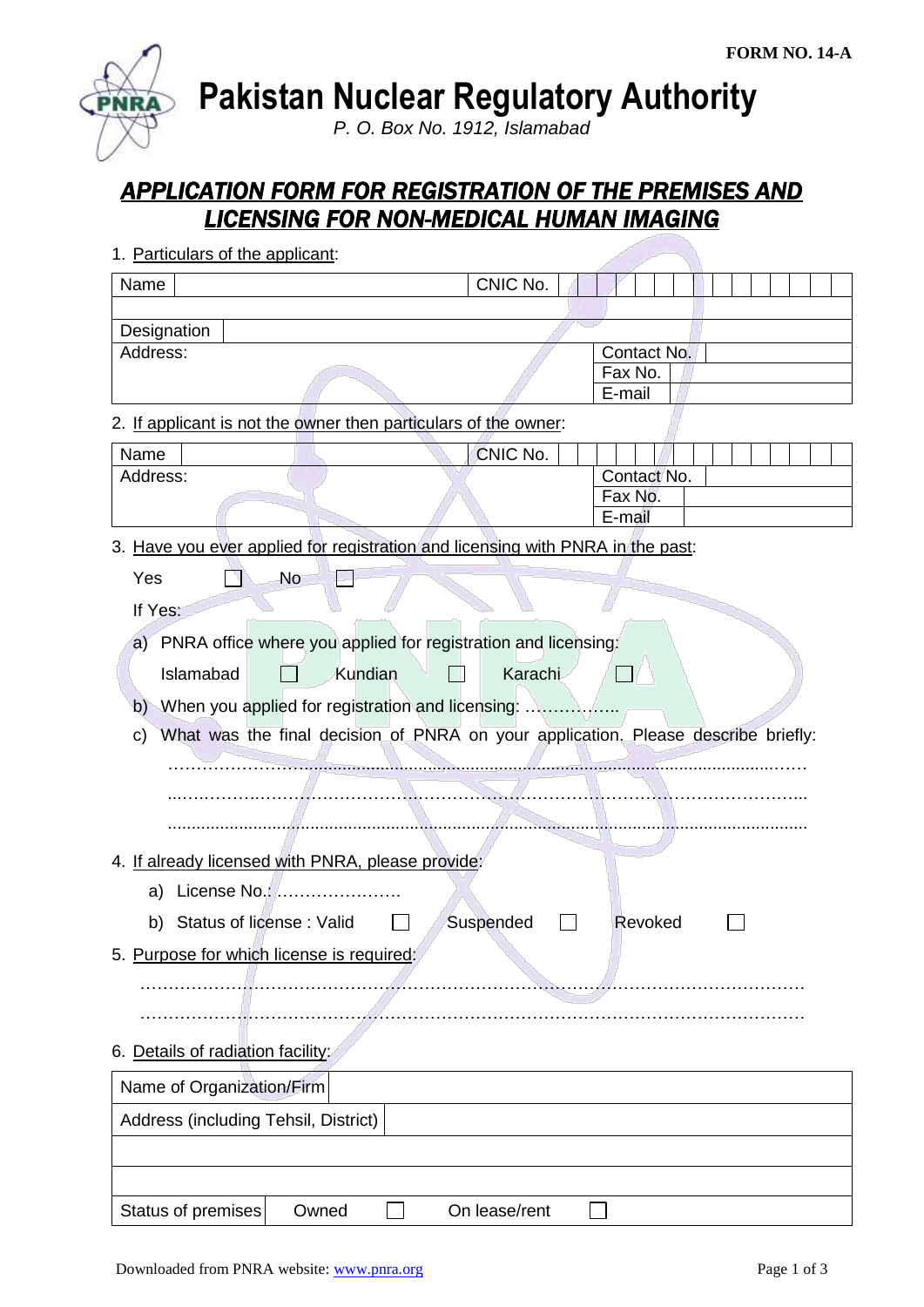# 7. Specifications of Radiation Generator:

| Type of   | Radiation   Sr./ID. No. of Model |     | Manufacturer | Maximum      | Maximum      |
|-----------|----------------------------------|-----|--------------|--------------|--------------|
| Generator | X-ray Tube                       | No. |              | Voltage (kV) | Current (mA) |
|           |                                  |     |              |              |              |
|           |                                  |     |              |              |              |
|           |                                  |     |              |              |              |
|           |                                  |     |              |              |              |
|           |                                  |     |              |              |              |

### 8. Particulars of Radiation Worker:

| Name | Designation   CNIC No. | Age | Qualification   Experience/Training |
|------|------------------------|-----|-------------------------------------|
|      |                        |     |                                     |
|      |                        |     |                                     |
|      |                        |     |                                     |
|      |                        |     |                                     |
|      |                        |     |                                     |

9. Details of available Personal Protective Equipment (PPE):



# 10. Details of available Radiation Monitoring Equipment (if any):

…...........................................................................................................................................

………………………………………………………………………………………………………..

#### ..............................................................................................................................................

## 11. Arrangements for personal dose monitoring:

- a) Type of Dosimeter (Film/TLD etc.): ....................................................................
- b) Dosimetry Service Provider Name: ....................................................................
- c) Frequency of Dosimeter Exchange for Dose Assessment: ................................

## 12. License Fee Information:

a) License fee may be submitted via **Askari Bank** (All branches). The Askari bank challan may be obtained from respective Regional Directorate or may be downloaded from:<https://www.pnra.org/bankChalan.asp>

#### OR

b) License fee may be submitted via Pay Order/Bank Draft in favor of **"Director Finance PNRA, Islamabad".** In this case, please provide the following details: